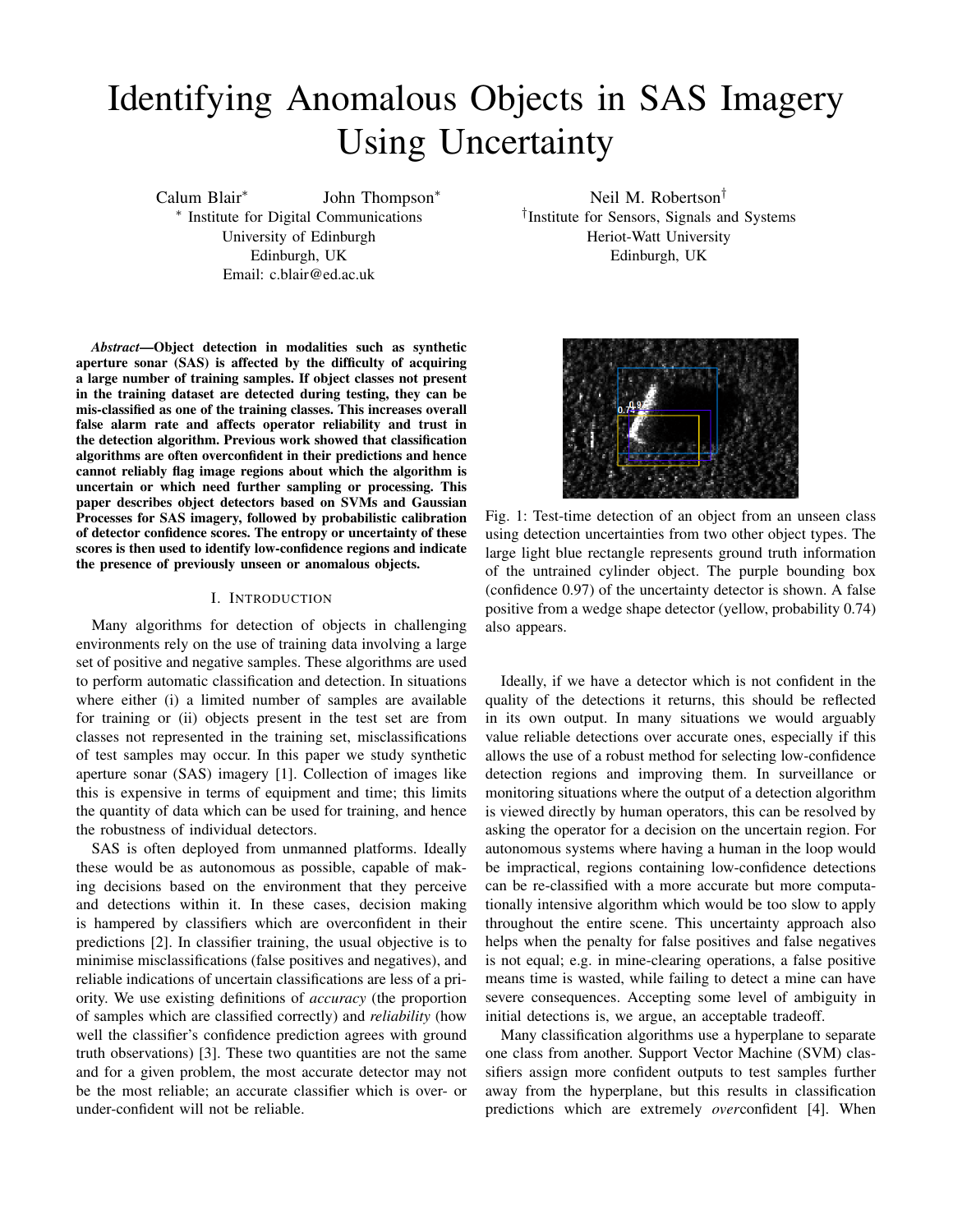evaluated on a feature vector x representing a region a SVM will return a score  $f(\mathbf{x})$ ; from this the sign sgn( $f(\mathbf{x})$ ) gives the class label. N classification categories are used,  $k = 1, \ldots, N$ , and the score can be converted to a probabilistic prediction  $p(C_k = 1|\mathbf{x})$  using a sigmoid function:

$$
p(C_k|\mathbf{x}) = \frac{1}{1 + \exp(-2f(\mathbf{x}))}.
$$
 (1)

In various vision applications, the probability distribution has been shown to be biased towards 0 and 1 [4], [5]. In situations where multiple classifications are performed, however, samples for which no confident classification can be made have a higher uncertainty or entropy measure. As we show, this may indicate the presence of a class not present in the training data. Figure 1 shows detection of a cylinder (blue ground truth) at test time. We have not trained a cylinder classifier and thus this is an example of an anomalous object. It is detected using an uncertainty detector relying on the output of two trained classifiers (wedge and truncated cone shapes). This is shown in purple, and a false positive from the wedge detector is included too. Test samples distant from the clusters formed by training samples may also be an indication of the presence of an object class which is present at test time but was not included at training time. Related work follows in Section II. Next, in Section III we describe the classification method for individual detectors, followed by the uncertainty detector. We then describe the dataset and present and analyse results in Section IV. Conclusions are given in Section V.

#### II. RELATED WORK

#### *A. Detection with Uncertainty*

We use a sliding-window approach to detection, common in the computer vision domain. In a traffic sign detection application, Grimmet *et al.* proposed the use of entropy information to identify sample windows which, after a classification stage, had high uncertainty [2]. This approach thus produced an *introspective* detector. Support vectors were compared to Gaussian Process Classifiers (GPCs) and Logitboost-based classifiers. For an application with sufficient training data to ensure all detectors were discriminative enough to be usable (i.e. precision, recall and  $F_1$ -score were all  $> 0.9$ ), GP classifiers were found to have the highest average entropy when presented with samples of unknown classes at test time.

Gaussian Process classifiers produce probabilistic classifications directly from the best-fitting distribution using an activation function [6]. However, if probabilistic classifications are required from SVMs and Adaboost-based classifiers, these must be produced by converting the classifier score using an activation function. This 'squashes' all values far from the hyperplane into  $[0, 1]$ ; (1) is an example. Platt described an improved method for fitting a parameterised sigmoid using a holdout data set [7]. Niculescu-Mizil and Rich describe isotonic regression (IR). This is a similar method, essentially a lookup table for converting classifier scores into a nondecreasing [0, 1]-valued distribution [8].

Blair *et al.* used a similar approach to [2] for a single-class pedestrian detection problem [5]. SVMs, GPs and Adaboostbased classifiers were applied following a robust gradientand colour-based feature extraction stage. They showed that SVMs with Platt- or IR-based probabilistic classification were as reliable as GP-based classifiers for that application, while requiring considerably reduced processing time. This approach has also been shown to perform well in other remote sensing classification tasks [9].

## *B. Detection in SAS imagery*

A common approach to object detection in SAS imagery is to use manual feature extraction to pick out features characterised by highlights and shadows in the generated imagery [1], [10]. Williams [1] has made a comprehensive study of many existing SAS datasets involving multiple different object types. He constructs a multi-stage detector comprising a shadow detector, a stage for removing seabed ripples (as they have a similar highlight-shadow pattern to underwater objects, they are a major source of false positives) and an highlight strength estimation stage. However, his work concentrates on automatic detection of all objects and does not take into account situations when we may wish to discriminate between different object classes, or locate and classify the presence of a previously unseen class.

Identification of previously unseen objects is a form of anomaly detection. Here we borrow a definition from Loy, who classifies anomalies in video data as "observed behaviour which is absent or rarely present in the training data" [11]. This can be subdivided into three types; events or objects which are strongly different from the training data, those which are ambiguous or rarely present in training, or those with weak visual evidence. In this case we define a new class as something strongly different from the training data.

# *C. Operator Trust and Human Factors*

Let us consider situations where an object classification will be used directly by a human operator, such as a military or security-oriented surveillance task. Work in the human factors domain has established the effect of trust of a human operator in an automated system. Disuse (under-use of automation) and misuse (overuse of automation) [12] are both problems in this case. A high rate of false alarms will often cause a system to be under-used. Similarly, algorithm detection failures on 'easy' examples will cause disuse of a system [13]. Dzindolet *et al.* showed that, when operators were assisted in a detection task by an algorithm, they were more likely to trust the algorithm's decision when given reasons why the automated detection might fail [13]. This helped the users to arrive at an appropriate degree of reliance. This was reinforced in a later study by Madhavan *et al.*, who note that when operators rely on a machine to complete a task, it is initially expected to perform nearly perfectly [14]. They also found that machine errors when performing simple tasks reduce reliance and cause humans to rely on their own perceptual abilities more. This must be balanced against innate human overconfidence in their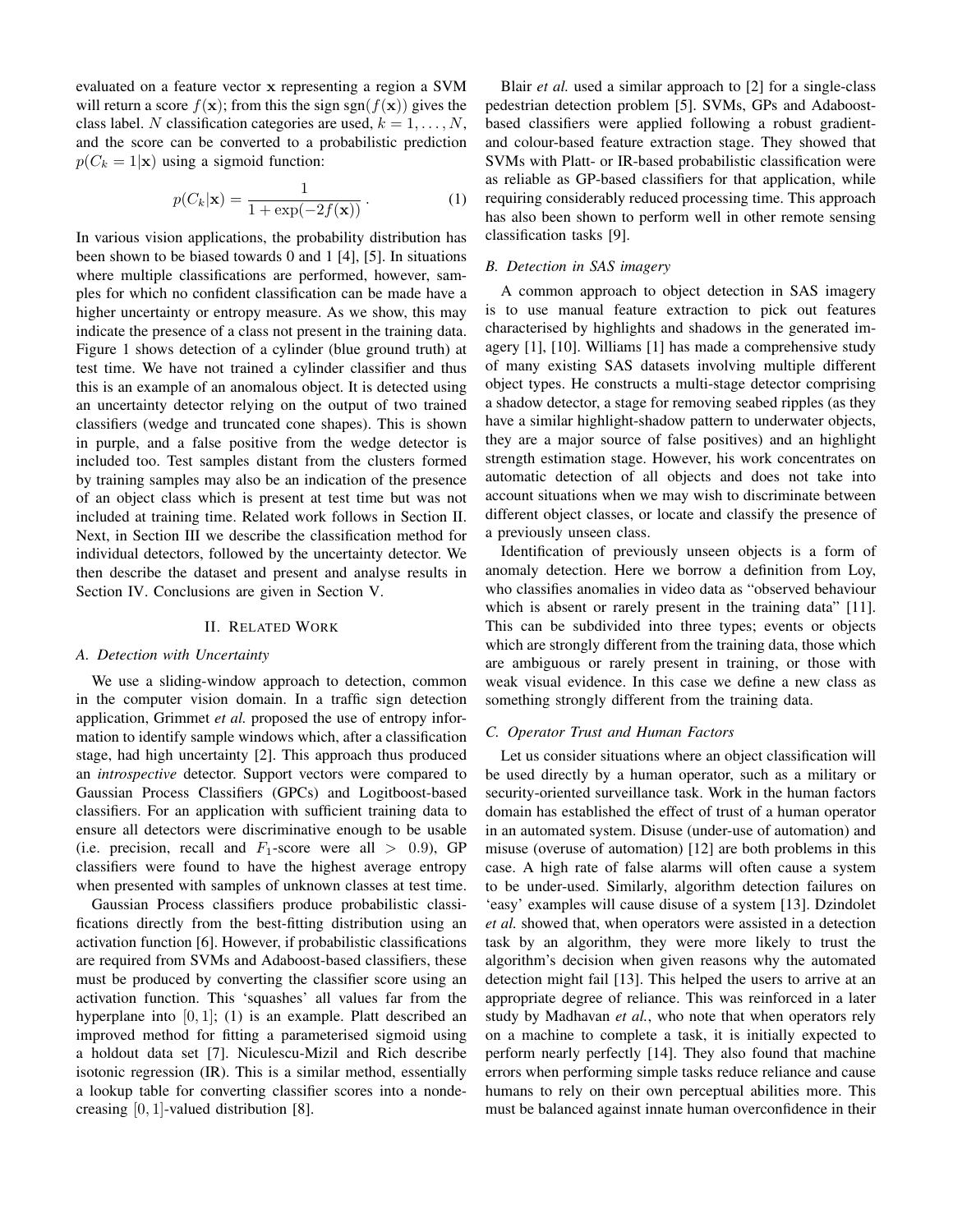

Fig. 2: Sample cone images in the training set, before normalisation.

own abilities, resulting in reduced algorithm-assisted overall performance. Thus, in the absence of 'perfect' detection algorithms, here we argue that providing information on overall algorithm reliability and reliable confidence measures on a per-detection basis, may improve operator trust in situations where an existing algorithm may be disused.

#### *D. Contributions*

In this work we describe the application of existing classification approaches to a challenging SAS data set where limited training data is available, and demonstrate the ability to identify regions where anomalous or previously unseen object classes are present. In doing so we extend the work of Grimmet *et al.* [2] and Blair *et al.* [5] on uncertain classifications and Niculescu-Mizil and Rich [8] to reliability, and apply it to multiple object classes.

#### III. METHOD

Given a dataset of training and testing images, the classification algorithms we describe in this section perform three separate tasks:

- detect locations of cones in the test dataset & provide confidence output
- detect locations of wedges in the test dataset & provide confidence output
- use uncertainty information (classifier disagreement) to identify image regions where an unseen class may be present. In this case we use cone and wedge detectors to flag areas where cylinders may possibly be located.

## *A. SVM Training*

SVMs evaluate a feature vector x with a weight vector w.

$$
f(\mathbf{x}) = \sum_{i=1}^{N} \alpha_i K(\mathbf{x}, \mathbf{w}_i) + b
$$
 (2)

This can be obtained with the linear kernel:

$$
K(\mathbf{x}_i, \mathbf{x}_j) = \mathbf{x}_i \cdot \mathbf{x}_j^T
$$
 (3)

An alternative, the radial basis function (RBF) kernel, can also be used. This is generally more complex to evaluate but can have greater discriminative ability, as it can represent nonlinear decision boundaries:

$$
K(\mathbf{x}_i, \mathbf{x}_j) = \exp(-\gamma \|\mathbf{x}_i - \mathbf{x}_j\|^2)
$$
 (4)

SVM-RBF and SVM-Linear classifiers were trained in a 1-vs-1 manner, on truncated cones, wedges and backgrounds using a  $58 \times 36$  pixel window size and a window stride of 1/4 of the window size. Each window was extracted then feature vectors were generated by normalising each one so that they had mean 0 and standard deviation of 1. No further preprocessing was performed. Three rounds of hard training were performed, where the classifier was evaluated on all the training data and retrained on failing samples. As the training images contained examples of three object types, for any image containing the "unknown" cylinder shapes, the windows which overlapped the cylinder area were removed, ensuring that cylinder shapes were completely unseen throughout the training process.

The LIBSVM library<sup>1</sup> was used throughout, and a GPUaccelerated implementation of the RBF kernel<sup>2</sup> was used to speed up training and testing.

## *B. Probabilistic Classification*

The SVM output is reinterpreted probabilistically, using the fitting algorithm described by Platt [7]. This was used to obtain the  $a$  and  $b$  constants in (5):

$$
p(C_k|\mathbf{x}) = \frac{1}{1 + \exp(-af(\mathbf{x}) + b)}
$$
(5)

The holdout set used to learn the constants was obtained from a 4:1 split of the training data.

## *C. GPC Training*

Gaussian Process Classifiers (GPCs) allow probabilistic prediction  $P(y = +1|\mathbf{x}_*)$  of a new data sample  $\mathbf{x}_*$ , given a set of training data x and corresponding labels  $y \in \{0, 1\}$ . This is a two stage process. First a latent set of functions  $f(\mathbf{x})$ is defined. This is assumed to have a Gaussian distribution, and thus can be described by its mean  $\mu(\mathbf{x}) = 0$  and covariance function  $k(x, x*)$ . For a set of training and test points  $(x, x_*)$ , this is formulated:

$$
\begin{bmatrix} \mathbf{y} \\ \mathbf{f}_* \end{bmatrix} \sim \mathcal{N} \left( \mathbf{0}, \begin{bmatrix} K(x,x) & K(x,x_*) \\ K(x_*,x) & K(x_*,x_*) \end{bmatrix} \right). \tag{6}
$$

The best-fitting distribution  $f_*$  is found, and this is bounded using an *activation function* with range [0, 1] such as the logistic mapping function:  $\sigma(x) = 1/(1 + e^{-f(x)})$ . The mean and covariance of  $f_*$  can then be used to find:

$$
p(y = +1|\mathbf{x}, y, \mathbf{x}_*) = \int \sigma(\mathbf{f}_*), p(\mathbf{f}_*|\mathbf{x}, y, \mathbf{x}_*) d\mathbf{f}_*.
$$
 (7)

This operation is  $\mathcal{O}(n^2)$  for test cases and produces a probabilistic prediction value or 'soft' classification [15]. As GPCs

<sup>1</sup>www.csie.ntu.edu.tw/∼cjlin/libsvm/

<sup>2</sup>wmii.uwm.edu.pl/∼ksopyla/projects/cusvm-for-cuda-5-0-and-matlab-x64/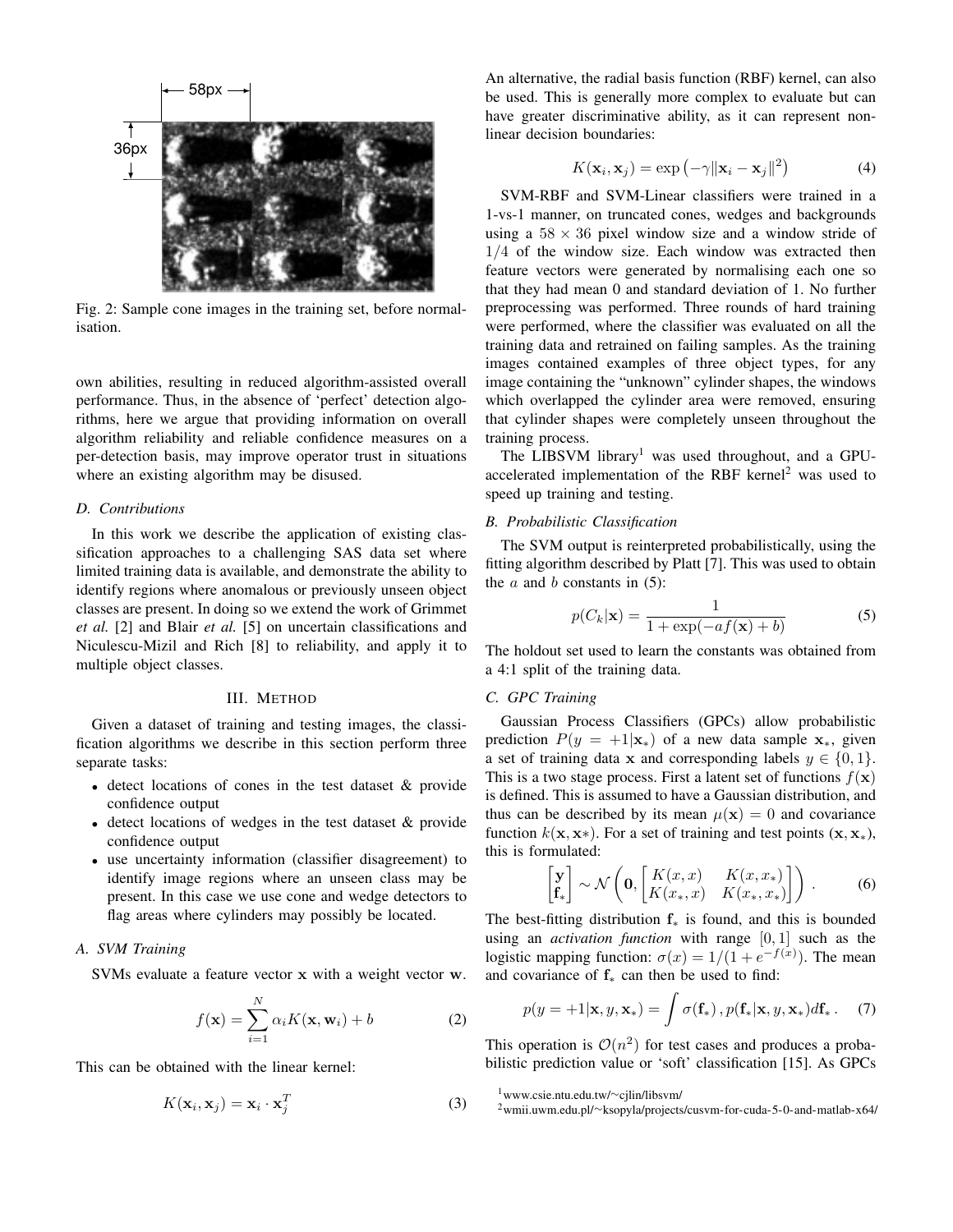perform probabilistic classification directly, the extra conversion step in (5) is not needed. In a similar manner to SVMs, the covariance matrix when using linear kernels is:

$$
k_{ij}(x) = \sigma_0^2 + \mathbf{x_i} \cdot \mathbf{x_j}^T.
$$
 (8)

We also trained with squared error kernels but these proved to be unable to discriminate between classes when training; results are therefore not included here. The GPML library<sup>3</sup> was used throughout.

## *D. Entropy*

Uncertainty or entropy  $H$  can be measured using:

$$
H = -\sum_{k=1}^{M} [p(C_k|\mathbf{x}) \log_M(p(C_k|\mathbf{x}))]
$$
(9)

It operates on the probabilistic classifications obtained by (1), (5) or (6). This is normally expressed using base-2 logarithms [16, Ch.2]. Here we use base-M logarithms so that, for  $M$  discrete classes,  $H$  is bounded between 0 and 1. A larger H represents greater uncertainty in a classification and is maximised when  $p(C_k|\mathbf{x}) = 0.5$  for all  $k \in M$  classes. Entropy is therefore greatest when all individual classifiers are most unable to provide a confident prediction.

## IV. RESULTS

We measure classifier performance on two datasets in terms of misclassification rate and reliability in §IV-A. Following this, in §IV-B we use this information to evaluate our uncertainty detector.

Comprehensive synthetic aperture sonar datasets were gathered by NATO and first described in the literature by Groen *et al.* in 2009 [10]. MUSCLE SAS was used to gather Colossus 2 and Catharsis 2 datasets, of which a portion is used here. These datasets contain a number of simple shapes lying on the seabed and are used to test classifier performace at detecting man-made objects. Subsets from the Colossus 2 B and D sets (comprising 132 large  $4000 \times 1000$  seabed images in total) were used for training. For testing we use subsets of the Colossus 2 C and Catharsis 2 image sets, with 69 and 168 images respectively. The images contain objects labelled as wedges, truncated cones, and cylinders, in a variety of different seabed conditions: flat and sandy, rippled or muddy, or covered in seagrass. Some example training cone shapes are shown in Figure 2.

## *A. Detection of Cones and Wedges*

Detection performance for classifying cones and wedges is given in Table I for the Colossus 2 C set and in Table II for the Catharsis 2 set. We show true positives (TP), false negatives and positives (FN, FP), precision  $p = TP/(TP + FP)$ , recall  $(r = TP/(TP + FN))$  and  $F_1$ -score:

$$
F_1 = \frac{(\alpha + 1)rp}{r + \alpha p}, \alpha = 1
$$
\n(10)

TABLE I: Test set classification performance for Colossus2C dataset. 61 images, seafloor complexity similar to training data.

| Classifier     | Object | TP       | <b>FN</b> | FP    | $p(\%)$  | $r(\%)$  | $F_1$    |
|----------------|--------|----------|-----------|-------|----------|----------|----------|
| <b>SVM-RBF</b> | cone   | 35       | 19        | 91    | 28       | 65       | 0.389    |
| <b>SVM-RBF</b> | wedge  | 44       | 16        | 4655  | 0.93     | 73       | 0.018    |
| SVM-Linear     | cone   | 39       | 15        | 18879 | 0.21     | 72       | 0.004    |
| SVM-Linear     | wedge  | $\Omega$ | 60        | 203   | $\Omega$ | $\Omega$ | $\theta$ |
| GPC-Linear     | cone   | 40       | 14        | 15569 | 0.26     | 74       | 0.004    |
| GPC-Linear     | wedge  | 54       | 6         | 15330 | 0.015    | 90       | 0.003    |

Each instance of the object in a separate view is counted independently.

We also give ROC curves for cones in Figure 3 and for wedges in Figure 4. From these, the RBF classifiers always outperform the linear ones. The wedge detectors also perform relatively poorly; cones (with their rotationally invariant appearance) are more consistently detected when compared to wedges. As expected, radial basis function SVMs also perform better than their linear equivalents. In some cases (e.g. Figure 4a) the linear SVM provides no discriminative ability. The limited performance for all detectors on the Catharsis dataset is due to the lower number of ground-truth detections.

The linear GPC outperforms the linear SVM, but both provide an unacceptable number of false positives. The linear GPC does not outperform the non-linear kernel SVM, however, showing the limitations of a linear decision boundary. The major problem with all detection approaches is that a high number of false positives are produced, such as for the rippled seabed in Figure 5. These are (i) mainly present in Colossus  $2 C$  and not in B and  $D$  – hence only in the testing data – and (ii) particularly a problem when the highlight and shadow size of the ripples is the same size as the cone and wedge features. See Section V for one possible approach to this problem. Table III shows a comparison of the AUC results from the subsets of each dataset that we use, against existing work from 2015 which covers the mine-like object detection over the complete datasets [1]. Our results do not improve on existing work, but (i) we are instead concerned with the problem of detector reliability and detection of novel classes and (ii) not explicitly setting out to build a replacement object detector. Williams uses a seabed ripple detector to remove false positive classifications as a middle stage, but does not discriminate between object classes [15].

In Figure 6 and Figure 7 we show reliability diagrams of all detection approaches. Here, a 'well-calibrated' or perfectly reliable detector would lie on the black line, i.e. of all the detections it predicts with 60% confidence, 60% will be evaluated as true. The RBF classifier is always more reliable than the linear version. The wedge detectors are unreliable, again due to the rotationally variant properties of the shape. However, all detectors are significantly overconfident and further post-processing of the results is required for any of these detectors to be considered *well-calibrated*. This is again the result of a high number of false positives dues to ripples.

<sup>3</sup>www.gaussianprocess.org/gpml/code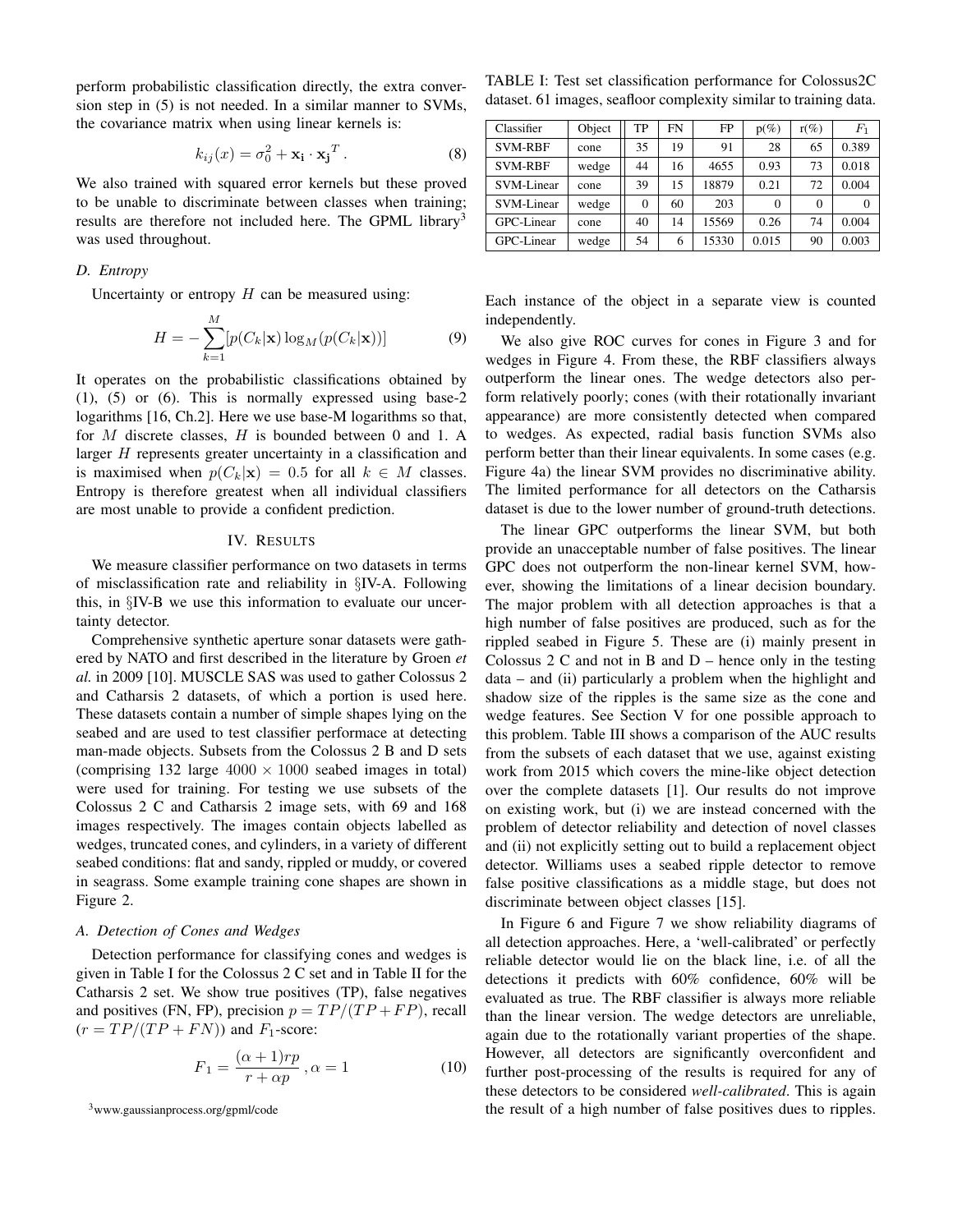

Fig. 3: ROC curves for the cone detector.



Fig. 4: ROC curves for the wedge detector.



Fig. 5: Seabed ripples in the test set produce many false positives from cone and wedge detectors.



Fig. 6: Reliability diagrams for the cone detector.

TABLE II: Test set classification performance for Catharsis2 dataset. 168 images, seafloor more complex than training data.

| Classifier     | Object | TP       | FN | FP    | $p(\%)$  | $r(\%)$  | $_{F_1}$ |
|----------------|--------|----------|----|-------|----------|----------|----------|
| <b>SVM-RBF</b> | cone   | 7        |    | 149   | 4.9      | 100      | 0.085    |
| <b>SVM-RBF</b> | wedge  |          |    | 836   | 0.11     | 100      | 0.002    |
| SVM-Linear     | cone   | 8        |    | 3916  | 0.20     | 100      | 0.004    |
| SVM-Linear     | wedge  | $\theta$ |    |       | $\Omega$ | $\Omega$ |          |
| GPC-Linear     | cone   | 8        | 0  | 3267  | 0.24     | 100      | 0.005    |
| GPC-Linear     | wedge  |          | 0  | 15330 | 0.007    | 100      | .0001    |

TABLE III: Area Under Curve (AUC) performance of our detectors on the subsets of Colossus2C and Catharsis2, compared to other work on the entire datasets.

| Dataset    | Object | Classifier     | <b>AUC</b> |
|------------|--------|----------------|------------|
| Colossus2C | cone   | <b>SVM-RBF</b> | 0.502      |
|            | cone   | SVM-Linear     | 0.383      |
|            | wedge  | <b>SVM-RBF</b> | 0.518      |
|            | wedge  | SVM-Linear     | 0          |
|            | cone   | GPC-Linear     | 0.493      |
|            | all    | Williams [1]   | 0.803      |
| Catharsis2 | cone   | <b>SVM-RBF</b> | 0.836      |
|            | cone   | SVM-Linear     | 0.837      |
|            | wedge  | <b>SVM-RBF</b> | 0.679      |
|            | wedge  | SVM-Linear     | 0          |
|            | cone   | GPC-Linear     | 0.966      |
|            | all    | Williams [1]   | 0.960      |

## *B. Unknown Object Classes*

We now consider capability for detection of previously unseen classes. Using the entropy information from each detector, we expect this to be maximised where the SVMs are 'uncertain' and have very little discriminative ability;



Fig. 7: Reliability diagrams for the wedge detector.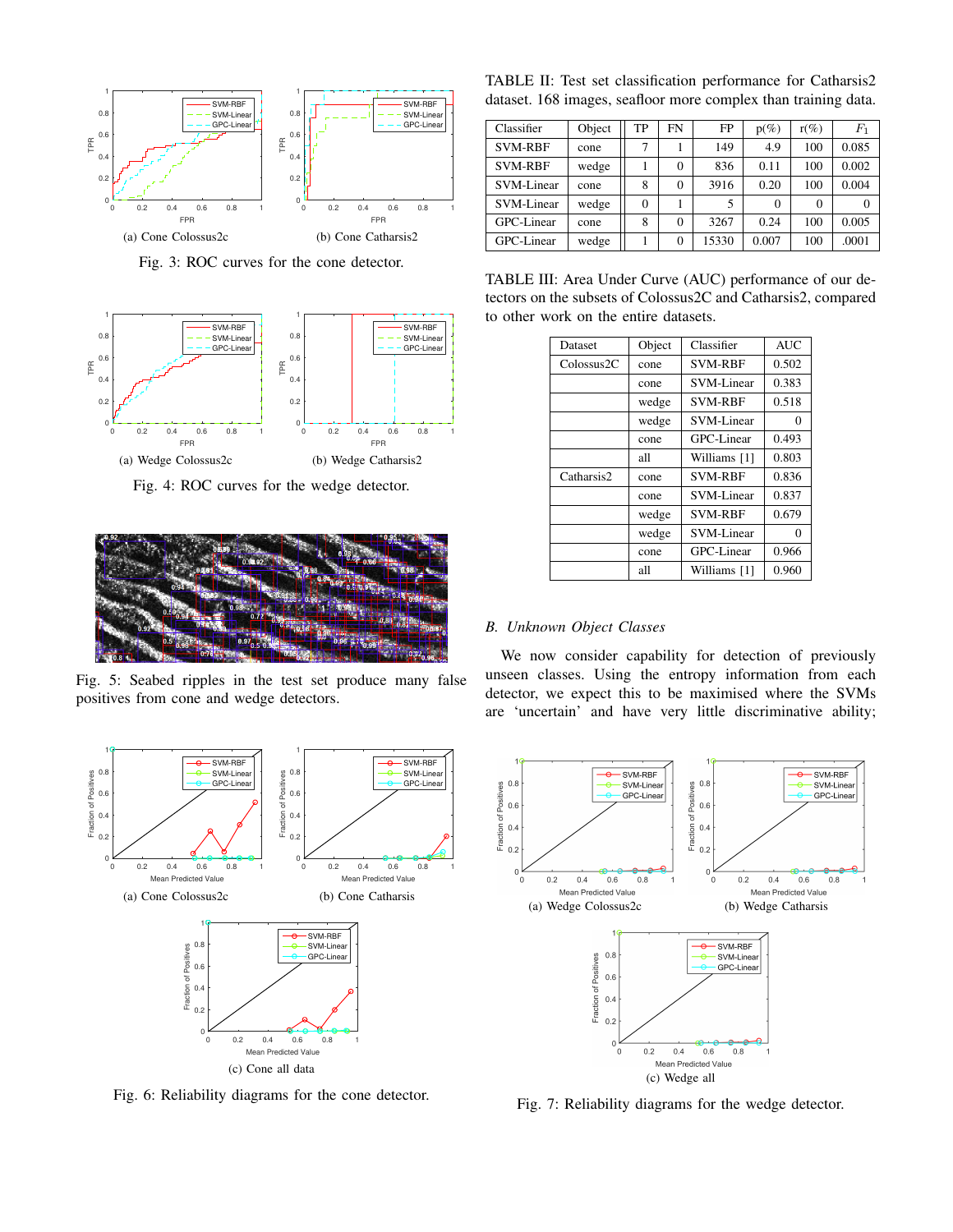TABLE IV: Test set classification performance: Using uncertainty to detect unseen cylinders in the Colossus2C dataset. Uncertain detections are those with  $H > 0.9$  and not overlapping a known detected object.

| Classifier     | $'$ <sup>*</sup> | "FN" | "FP" | $p(\%)$ | $r\mathcal{C}$ | $F_1$ -score |
|----------------|------------------|------|------|---------|----------------|--------------|
| <b>SVM-RBF</b> | ∸                |      |      | 41.4    | 44.4           | 0.42857      |
| SVM-Linear     | 24               |      | 2804 | 0.84    | 88.9           | 0.01681      |

TABLE V: Test set classification performance: Using uncertainty to detect unseen cylinders in the Catharsis2 dataset. Uncertain detections are those with  $H > 0.9$  and not overlapping a known detected object.

| Classifier     | "TP" | "FN" | "FP" | $p(\%)$ | $r(\%)$ | $F_1$ -score |
|----------------|------|------|------|---------|---------|--------------|
| <b>SVM-RBF</b> |      |      |      | .72     | 100     | 0.03389      |
| SVM-Linear     |      |      | 2640 | 0.03    | 100     | 0.00057      |

i.e. where for both the detection probabilities are  $p \sim 0.5$ . Thus, for every image we threshold  $H$  from (9) at 0.9, and discard those bounding boxes which overlap with existing detections. Entropy thresholding removes many of the FPs caused by seabed ripples, leaving behind the unknown objects. See Table IV; in the "TP", "FN" and "FP" columns we list detections of ground-truth cylinder locations with a detector which has never been trained to detect them. With a SVM-RBF classifier, the recall rate of samples of an unknown class is 44%; arguably enough to signify to an operator or autonomous system that there is potentially an additional object class present which merits further investigation. We also express this in a ROC curve for Colossus2C in Figure 8. For the Catharsis set given in Table V, only one groundtruthed cylinder was present, and this was detected with numerous false positives. There are examples of this detector in Figure 1 and failure modes are shown in Figure 9, where the uncertainty detector also identifies a wedge missed by the wedge detector. Interestingly, the RBF-based uncertainty detector is less susceptible to false positives caused by the seabed ripples than the original object classifiers; we speculate that this is because each object detector responds differently to the same area of seabed.

#### V. CONCLUSION

We have described SVM- and GPC-based detectors for two object types in synthetic aperture sonar data. While these do not achieve state-of-the-art detection results, we are able to compute a a probabilistic prediction of detection performance then use the uncertainty arising from this to identify samples from a previously unseen class at test time. In the best case we can recall 44% of the samples of a previously unknown class. Where possible, we have included Gaussian Processbased detectors as comparison. The main issue with our approach is the high number of false positives found by the original detectors in rippled seabed areas; improved methods to tackle these are required. Recent work by Daniell *et al.* has shown that regional context classifiers can suppress false



Fig. 8: ROC curves for unseen detection of cylinders using uncertainty in Colossus 2C.



(a) Non-mine object (false positive) identified with high confidence by the uncertainty detector.



(b) Wedge (green) in rippled (hard) area missed by wedge detector but identified by the uncertainty detector (blue).

Fig. 9: Failure modes of uncertainty detector.

positives, at little computational cost [17]; this approach is being considered for future work.

#### ACKNOWLEDGEMENTS

This work was supported by the Engineering and Physical Sciences Research Council (EPSRC) Grant number EP/J015180/1 and the MOD University Defence Research Collaboration in Signal Processing. The MUSCLE dataset was supplied by the Centre for Maritime Research and Exploration (CMRE).

#### **REFERENCES**

- [1] D. P. Williams, "Fast Target Detection in Synthetic Aperture Sonar Imagery: A New Algorithm and Large-Scale Performance Analysis," *IEEE Journal of Oceanic Engineering*, vol. 40, no. 1, pp. 71–92, Jan. 2015.
- [2] H. Grimmett, R. Paul, R. Triebel, and I. Posner, "Knowing When We Don't Know: Introspective Classification for Mission-Critical Decision Making," in *Proc. IEEE International Conference on Robotics and Automation (ICRA)*, May 2013.
- [3] D. J. Hand, *Construction and Assessment of Classification Rules*. Wiley, 1997.
- [4] R. Triebel, H. Grimmett, R. Paul, and I. Posner, "Driven Learning for Driving: How Introspection Improves Semantic Mapping," in *International Symposium on Robotics Research (ISRR)*, 2013, pp. 1–16.
- [5] C. G. Blair, J. Thompson, and N. M. Robertson, "Introspective Classification for Pedestrian Detection," in *Sensor Signal Processing for Defence (SSPD 2014)*, Edinburgh, 2014.
- [6] C. E. Rasmussen and C. K. I. Williams, *Gaussian Processes for Machine Learning*. University Press Group Limited, 2006.